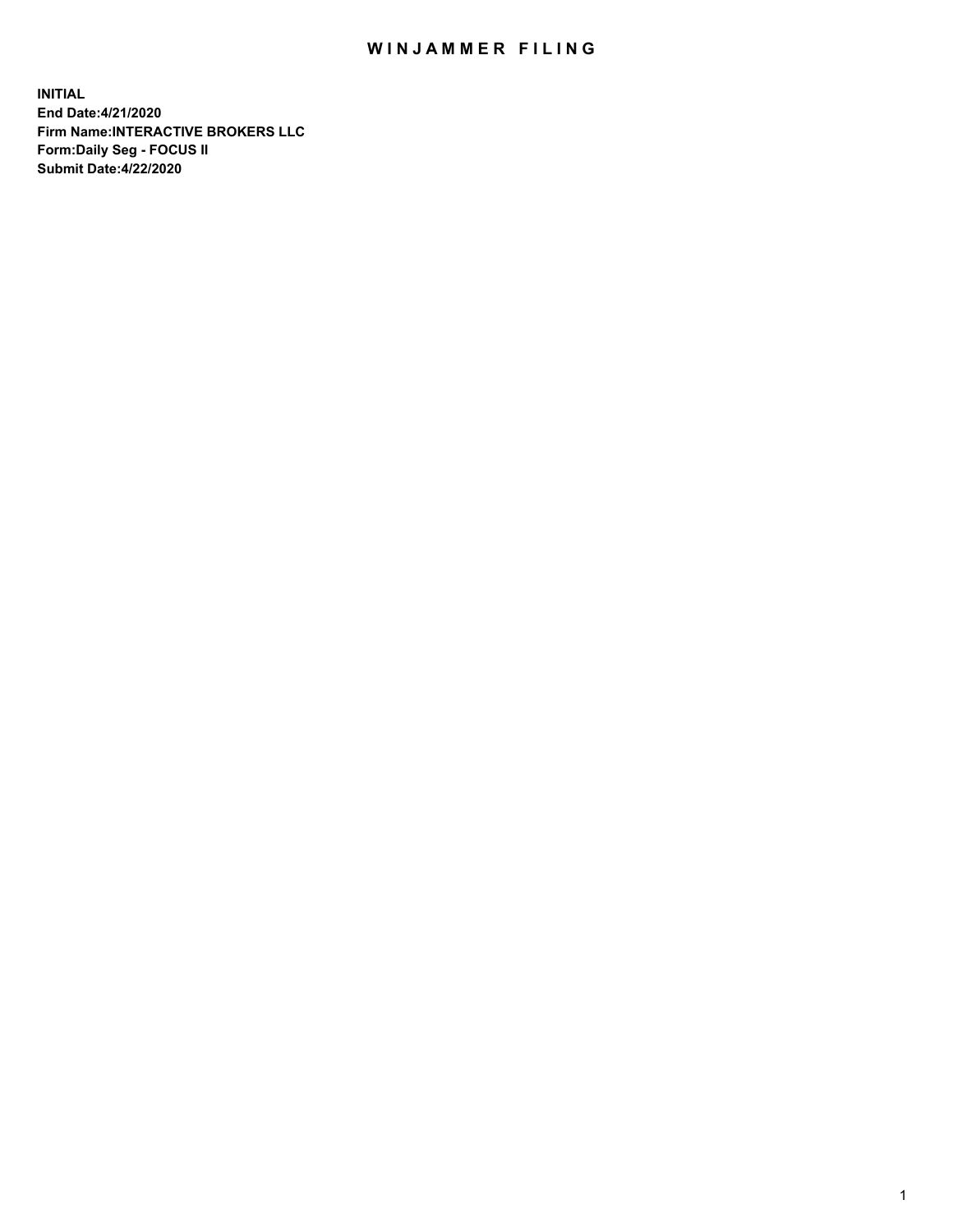**INITIAL End Date:4/21/2020 Firm Name:INTERACTIVE BROKERS LLC Form:Daily Seg - FOCUS II Submit Date:4/22/2020 Daily Segregation - Cover Page**

| Name of Company                                                                                                                                                                                                                                                                                                                | <b>INTERACTIVE BROKERS LLC</b>                                                   |
|--------------------------------------------------------------------------------------------------------------------------------------------------------------------------------------------------------------------------------------------------------------------------------------------------------------------------------|----------------------------------------------------------------------------------|
| <b>Contact Name</b>                                                                                                                                                                                                                                                                                                            | James Menicucci                                                                  |
| <b>Contact Phone Number</b>                                                                                                                                                                                                                                                                                                    | 203-618-8085                                                                     |
| <b>Contact Email Address</b>                                                                                                                                                                                                                                                                                                   | jmenicucci@interactivebrokers.c<br>om                                            |
| FCM's Customer Segregated Funds Residual Interest Target (choose one):<br>a. Minimum dollar amount: ; or<br>b. Minimum percentage of customer segregated funds required:% ; or<br>c. Dollar amount range between: and; or<br>d. Percentage range of customer segregated funds required between:% and%.                         | <u>0</u><br>$\overline{\mathbf{0}}$<br>155,000,000 245,000,000<br>0 <sub>0</sub> |
| FCM's Customer Secured Amount Funds Residual Interest Target (choose one):<br>a. Minimum dollar amount: ; or<br>b. Minimum percentage of customer secured funds required:% ; or<br>c. Dollar amount range between: and; or<br>d. Percentage range of customer secured funds required between:% and%.                           | <u>0</u><br>$\overline{\mathbf{0}}$<br>80,000,000 120,000,000<br>0 <sub>0</sub>  |
| FCM's Cleared Swaps Customer Collateral Residual Interest Target (choose one):<br>a. Minimum dollar amount: ; or<br>b. Minimum percentage of cleared swaps customer collateral required:% ; or<br>c. Dollar amount range between: and; or<br>d. Percentage range of cleared swaps customer collateral required between:% and%. | <u>0</u><br>$\underline{\mathbf{0}}$<br>0 <sub>0</sub><br>0 <sub>0</sub>         |

Attach supporting documents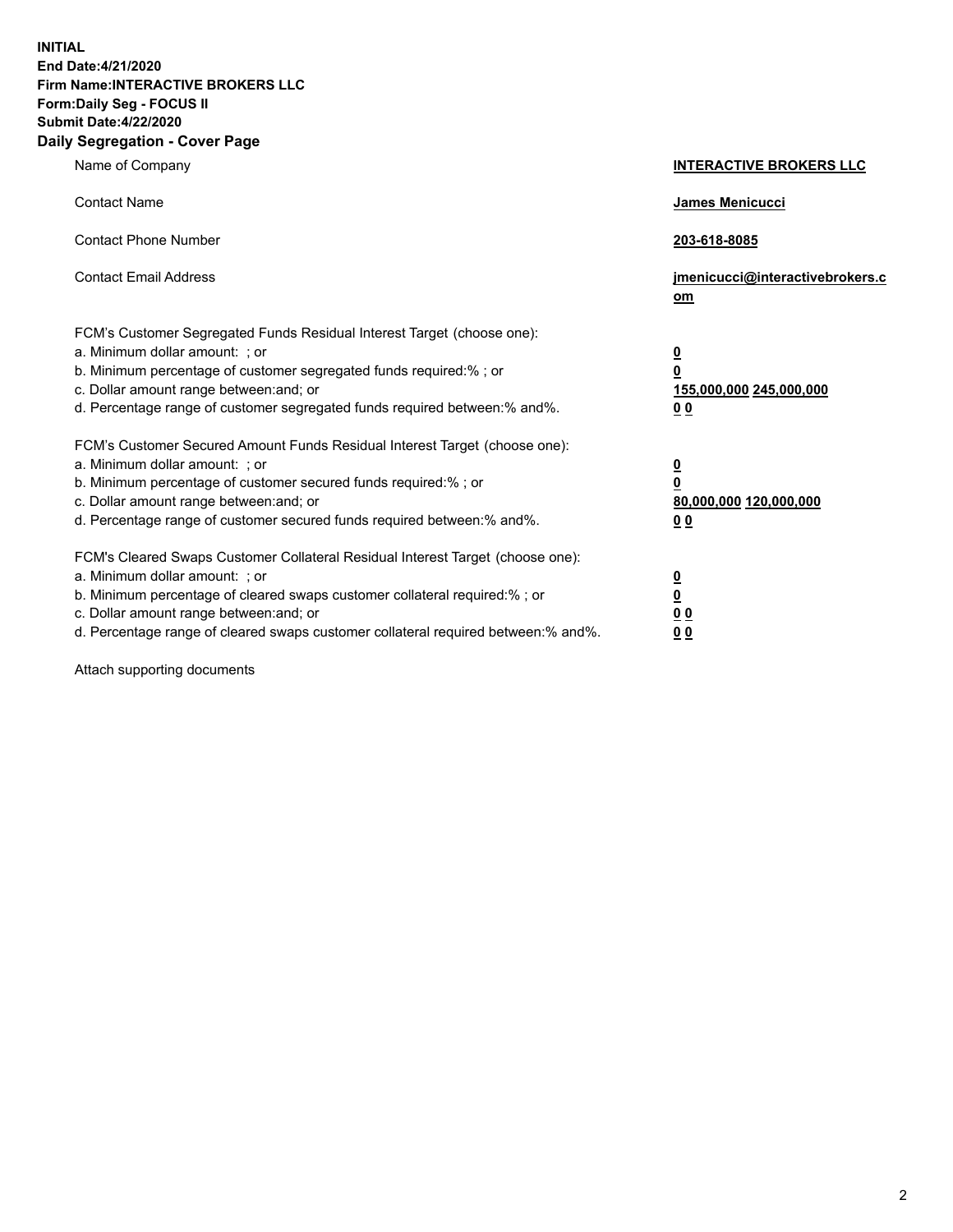## **INITIAL End Date:4/21/2020 Firm Name:INTERACTIVE BROKERS LLC Form:Daily Seg - FOCUS II Submit Date:4/22/2020**

|     | <b>Daily Segregation - Secured Amounts</b>                                                                 |                                                          |
|-----|------------------------------------------------------------------------------------------------------------|----------------------------------------------------------|
|     | Foreign Futures and Foreign Options Secured Amounts                                                        |                                                          |
|     | Amount required to be set aside pursuant to law, rule or regulation of a foreign                           | $0$ [7305]                                               |
|     | government or a rule of a self-regulatory organization authorized thereunder                               |                                                          |
| 1.  | Net ledger balance - Foreign Futures and Foreign Option Trading - All Customers                            |                                                          |
|     | A. Cash                                                                                                    | 571,794,829 [7315]                                       |
|     | B. Securities (at market)                                                                                  | $0$ [7317]                                               |
| 2.  | Net unrealized profit (loss) in open futures contracts traded on a foreign board of trade                  | 666,410 [7325]                                           |
| 3.  | Exchange traded options                                                                                    |                                                          |
|     | a. Market value of open option contracts purchased on a foreign board of trade                             | 77,003 [7335]                                            |
|     | b. Market value of open contracts granted (sold) on a foreign board of trade                               | -237,302 [7337]                                          |
| 4.  | Net equity (deficit) (add lines 1. 2. and 3.)                                                              | 572,300,940 [7345]                                       |
| 5.  | Account liquidating to a deficit and account with a debit balances - gross amount                          | 127,883 [7351]                                           |
|     | Less: amount offset by customer owned securities                                                           | 0 [7352] 127,883 [7354]                                  |
| 6.  | Amount required to be set aside as the secured amount - Net Liquidating Equity                             | 572,428,823 [7355]                                       |
|     | Method (add lines 4 and 5)                                                                                 |                                                          |
| 7.  | Greater of amount required to be set aside pursuant to foreign jurisdiction (above) or line                | 572,428,823 [7360]                                       |
|     | 6.                                                                                                         |                                                          |
|     | FUNDS DEPOSITED IN SEPARATE REGULATION 30.7 ACCOUNTS                                                       |                                                          |
| 1.  | Cash in banks                                                                                              |                                                          |
|     | A. Banks located in the United States                                                                      | 205,459,562 [7500]                                       |
| 2.  | B. Other banks qualified under Regulation 30.7<br><b>Securities</b>                                        | 0 [7520] 205,459,562 [7530]                              |
|     | A. In safekeeping with banks located in the United States                                                  | 379,912,000 [7540]                                       |
|     | B. In safekeeping with other banks qualified under Regulation 30.7                                         | 0 [7560] 379,912,000 [7570]                              |
| 3.  | Equities with registered futures commission merchants                                                      |                                                          |
|     | A. Cash                                                                                                    | $0$ [7580]                                               |
|     | <b>B.</b> Securities                                                                                       | $0$ [7590]                                               |
|     | C. Unrealized gain (loss) on open futures contracts                                                        | $Q$ [7600]                                               |
|     | D. Value of long option contracts                                                                          | $0$ [7610]                                               |
|     | E. Value of short option contracts                                                                         | 0 [7615] 0 [7620]                                        |
| 4.  | Amounts held by clearing organizations of foreign boards of trade                                          |                                                          |
|     | A. Cash                                                                                                    | $0$ [7640]                                               |
|     | <b>B.</b> Securities                                                                                       | $0$ [7650]                                               |
|     | C. Amount due to (from) clearing organization - daily variation                                            | $0$ [7660]                                               |
|     | D. Value of long option contracts                                                                          | $0$ [7670]                                               |
|     | E. Value of short option contracts                                                                         | 0 [7675] 0 [7680]                                        |
| 5.  | Amounts held by members of foreign boards of trade                                                         |                                                          |
|     | A. Cash                                                                                                    | 108,866,014 [7700]                                       |
|     | <b>B.</b> Securities                                                                                       | $0$ [7710]                                               |
|     | C. Unrealized gain (loss) on open futures contracts                                                        | -289,840 [7720]                                          |
|     | D. Value of long option contracts                                                                          | 77,003 [7730]                                            |
|     | E. Value of short option contracts                                                                         | <u>-<b>237,302</b> [</u> 7735] <u>108,415,875</u> [7740] |
| 6.  | Amounts with other depositories designated by a foreign board of trade                                     | $0$ [7760]                                               |
| 7.  | Segregated funds on hand                                                                                   | $0$ [7765]                                               |
| 8.  | Total funds in separate section 30.7 accounts                                                              | 693,787,437 [7770]                                       |
| 9.  | Excess (deficiency) Set Aside for Secured Amount (subtract line 7 Secured Statement<br>Page 1 from Line 8) | 121,358,614 [7380]                                       |
| 10. | Management Target Amount for Excess funds in separate section 30.7 accounts                                | 80,000,000 [7780]                                        |
| 11. | Excess (deficiency) funds in separate 30.7 accounts over (under) Management Target                         | 41,358,614 [7785]                                        |
|     |                                                                                                            |                                                          |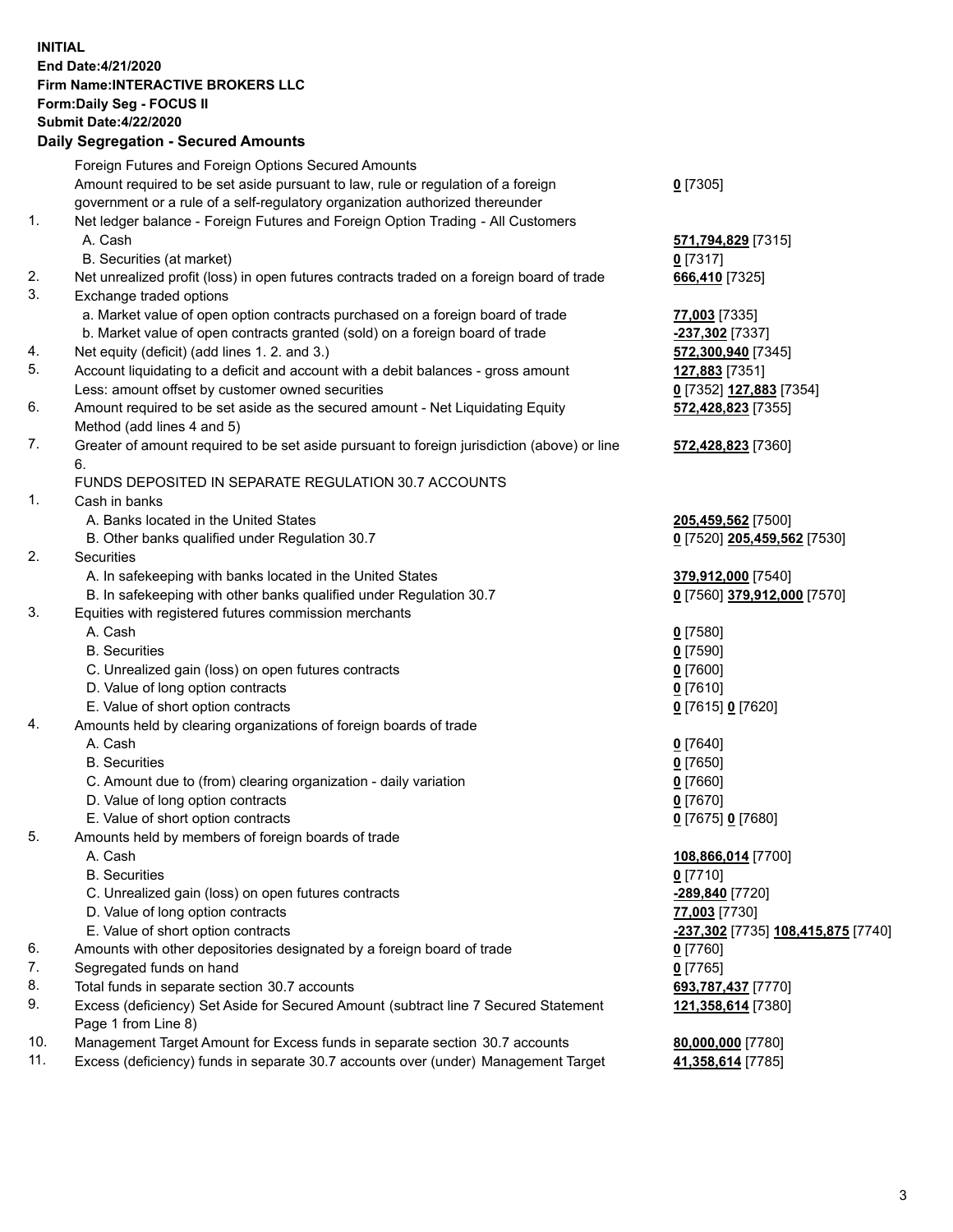**INITIAL End Date:4/21/2020 Firm Name:INTERACTIVE BROKERS LLC Form:Daily Seg - FOCUS II Submit Date:4/22/2020 Daily Segregation - Segregation Statement** SEGREGATION REQUIREMENTS(Section 4d(2) of the CEAct) 1. Net ledger balance A. Cash **6,285,859,732** [7010] B. Securities (at market) **0** [7020] 2. Net unrealized profit (loss) in open futures contracts traded on a contract market **-18,942,341** [7030] 3. Exchange traded options A. Add market value of open option contracts purchased on a contract market **501,301,759** [7032] B. Deduct market value of open option contracts granted (sold) on a contract market **-498,744,033** [7033] 4. Net equity (deficit) (add lines 1, 2 and 3) **6,269,475,117** [7040] 5. Accounts liquidating to a deficit and accounts with debit balances - gross amount **81,392,675** [7045] Less: amount offset by customer securities **0** [7047] **81,392,675** [7050] 6. Amount required to be segregated (add lines 4 and 5) **6,350,867,792** [7060] FUNDS IN SEGREGATED ACCOUNTS 7. Deposited in segregated funds bank accounts A. Cash **2,939,907,252** [7070] B. Securities representing investments of customers' funds (at market) **1,804,458,950** [7080] C. Securities held for particular customers or option customers in lieu of cash (at market) **0** [7090] 8. Margins on deposit with derivatives clearing organizations of contract markets A. Cash **513,704,517** [7100] B. Securities representing investments of customers' funds (at market) **1,291,780,171** [7110] C. Securities held for particular customers or option customers in lieu of cash (at market) **0** [7120] 9. Net settlement from (to) derivatives clearing organizations of contract markets **13,544,684** [7130] 10. Exchange traded options A. Value of open long option contracts **501,229,408** [7132] B. Value of open short option contracts **-498,711,742** [7133] 11. Net equities with other FCMs A. Net liquidating equity **0** [7140] B. Securities representing investments of customers' funds (at market) **0** [7160] C. Securities held for particular customers or option customers in lieu of cash (at market) **0** [7170] 12. Segregated funds on hand **0** [7150] 13. Total amount in segregation (add lines 7 through 12) **6,565,913,240** [7180] 14. Excess (deficiency) funds in segregation (subtract line 6 from line 13) **215,045,448** [7190] 15. Management Target Amount for Excess funds in segregation **155,000,000** [7194] **60,045,448** [7198]

16. Excess (deficiency) funds in segregation over (under) Management Target Amount Excess